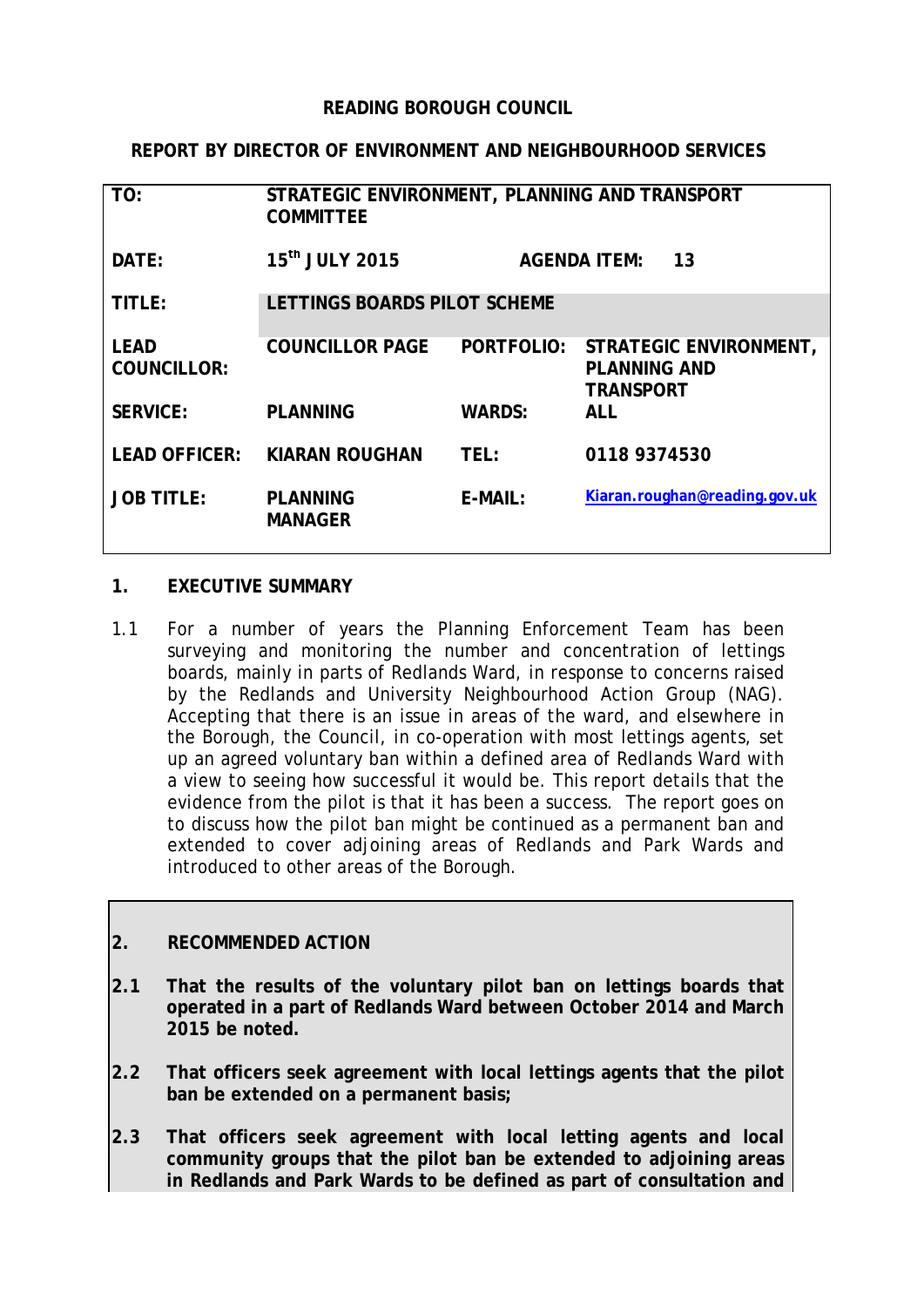**on the basis that local community groups can effectively monitor and encourage the operation of the voluntary ban;**

**2.4 That officers seek agreement with local letting agents and local community groups that a voluntary ban on the display of letting boards be agreed and introduced to cover the Russell Street/Castle Hill Conservation Area in Abbey Ward to be defined as part of consultation and on the basis that local community groups can effectively monitor and encourage the operation of the voluntary ban;**

### **3. BACKGROUND AND POLICY CONTEXT**

3.1 Concern was raised by the Redlands Neighbourhood Action Group (NAG) in 2009, and again through a petition submitted in 2011, that the proliferation of estate agent boards within certain areas of Park and Redlands Wards was having a negative effect on amenity. Whilst the majority of boards had deemed consent under the Advertising Regulations, it was felt that their high number and concentration was having a significant harmful effect on the area.

As it stands, provided lettings boards meet the conditions and limitations set out in the Advertisement Regulations (2007), they benefit from deemed consent. Subject to the limitations contained within the regulations, the LPA cannot restrict the number of boards. One of the conditions for display is that letting boards must be removed not later than 14 days after the granting of the tenancy. For a period, members of the Redlands and University NAG undertook regular surveys and wrote to Agents to remind them to remove letting boards that were out of time.

#### Petition

In October 2011 a petition was received by Reading Borough Council's Cabinet from residents of Redlands Ward, requesting the introduction of a ban on the use of estate agent boards across East Reading. The petition stated that *"the number of signs displayed across the area is having a serious negative effect and local residents would like to see this practice end".* 

Cabinet considered the petition on 31 October 2011 and it was resolved that officers would investigate the potential for making an application to the Secretary of State for a Direction under Regulation 7 (Advertising Regulations 2007) removing the deemed consent for such advertising. The effect of a Regulation 7 Direction is to withdraw deemed consent to display lettings boards within an area. An application for consent to display would be required for each board.

From January 2012 – April 2013 the Planning Enforcement Team undertook surveys of parts of Park and Redlands Wards (see Appendix 1)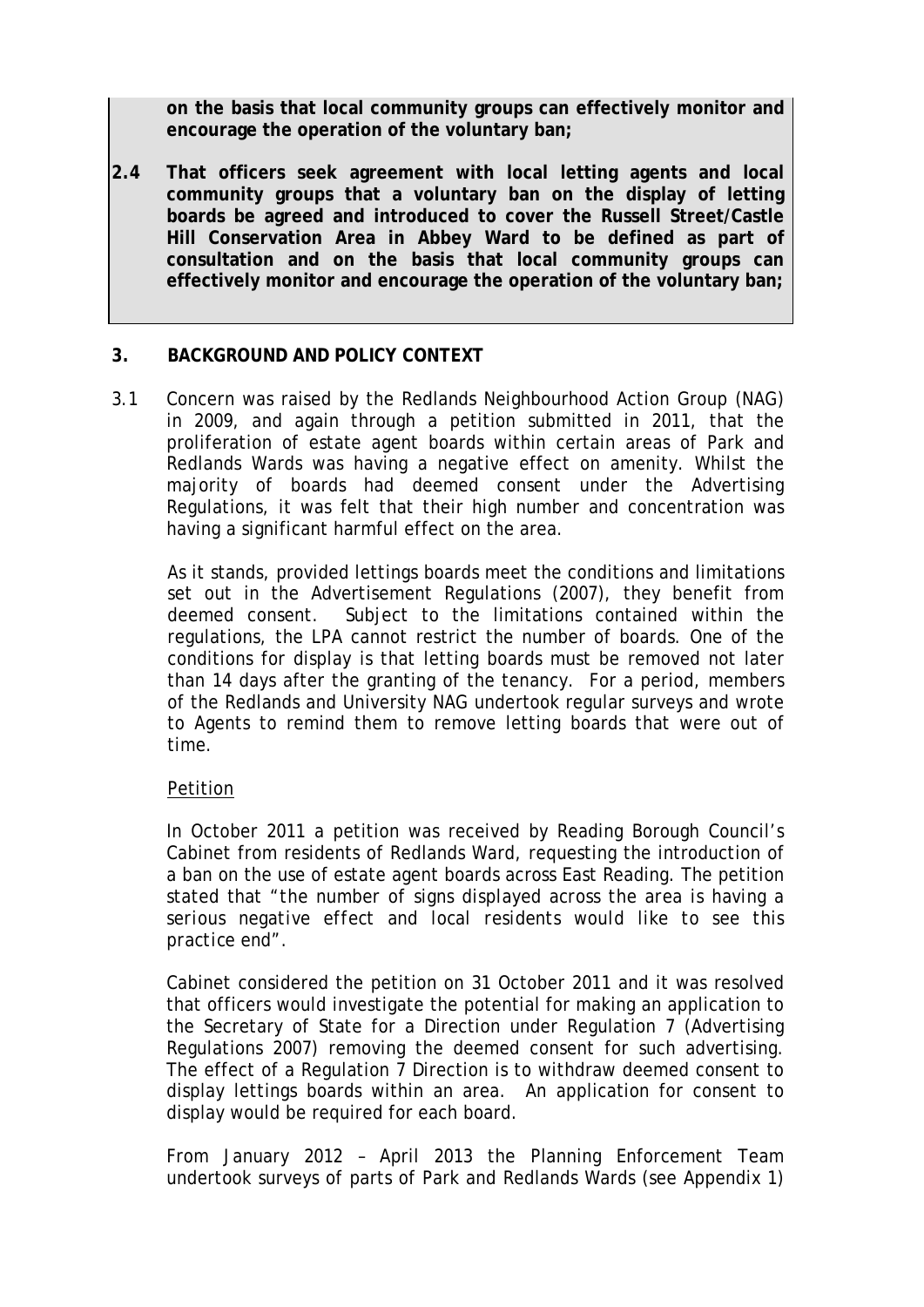to ascertain the extent of the problem. It was found that the numbers of boards displayed fluctuated throughout the survey period, but reached a peak during December/January each year. The greatest concentration of boards was found within a limited number of roads within the survey area, such as Blenheim Road, Donnington Road and Grange Avenue and the vast majority of boards are in connection with the letting rather than the sale of properties.

This peak around the beginning of the year is consistent with previous years and is related to the advertising of properties specifically for the student market to be let for the following academic year. It would also appear to be consistent with the experience of a number of towns and cities with a large university and concentration of students.

#### Regulation 7 of the Advertisement Regulations

The display of outdoor advertisements is controlled by the Town and Country Planning (Control of Advertisement) Regulations 1992. Schedule 3, Part 1, Class 3A of the Regulations gives deemed consent for certain advertisements, including those relating to the sale and letting of residential property to be displayed as long as certain conditions are met, including restrictions on the size, number and duration of adverts on a building.

If a Direction under Regulation 7 of the Regulations has been issued by the Secretary of State (SoS) then this deemed consent is withdrawn in a defined area, or a particular place, either for a limited period or indefinitely and 'express consent' from the LPA will be required. The LPA can then consider the acceptability of the boards in terms of 'amenity' and 'public safety'.

The NPPF advises:

*"Where an area justifies a degree of special protection on the grounds of amenity, an Area of Special Control Order may be approved. Before formally proposing an Area of Special Control, the local planning authority is expected to consult local trade and amenity organisations about the proposal. Before a direction to remove deemed planning consent is made for specific advertisements, local planning authorities will be expected to demonstrate that the direction would improve visual amenity and there is no other way of effectively controlling the display of that particular class of advertisement. The comments of organisations, and individuals, whose interests would be affected by the Direction should be sought as part of the process."*

#### Regulation 7 Process

Applications for a Direction are submitted to the Secretary of State for approval. The application needs to contain evidence of the problems and issues in the area to which the application relates, demonstrating that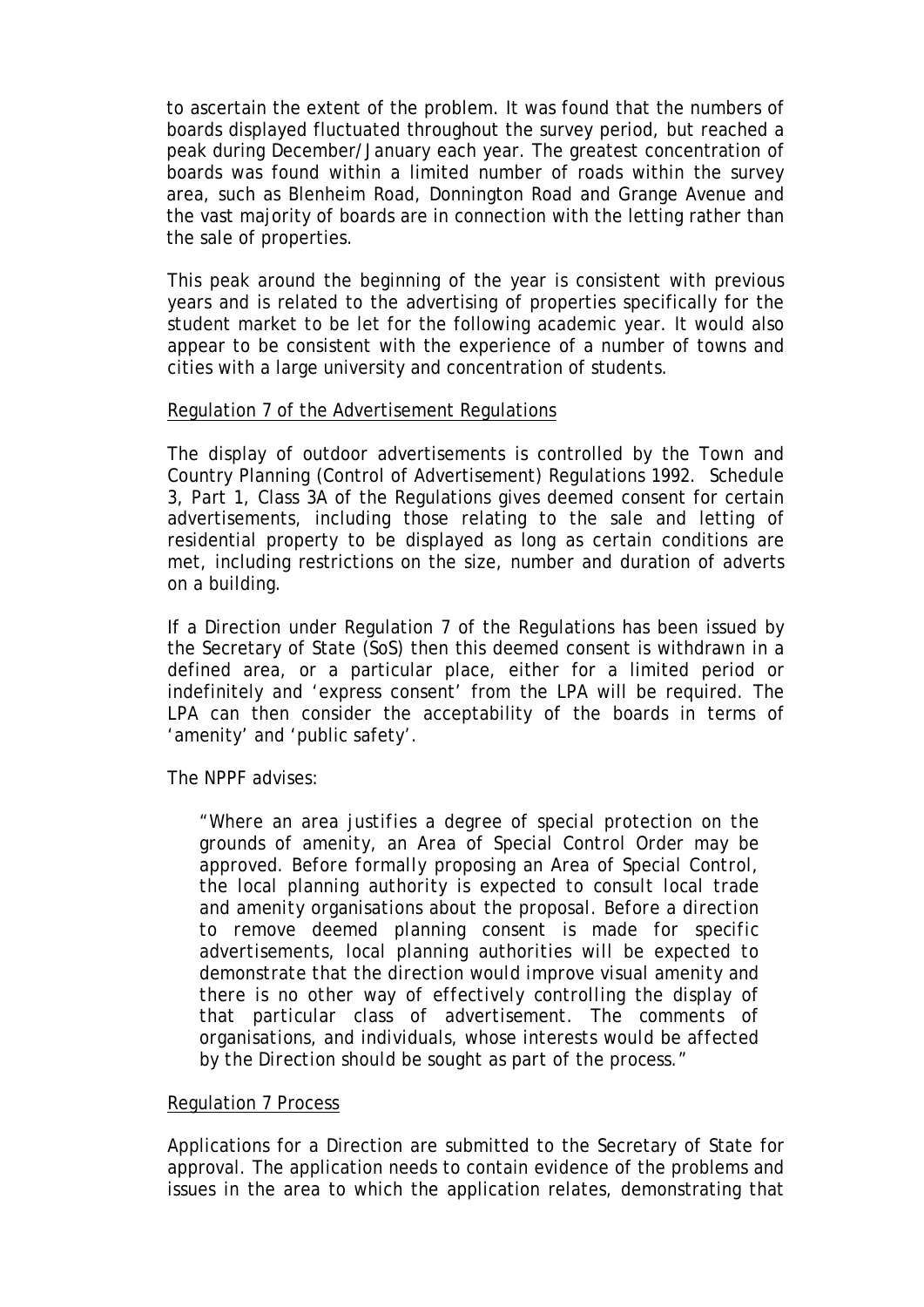unacceptable harm is being caused, along with evidence in the various ways that the local authority has unsuccessfully sought to deal with the issue. Once submitted, the Council will formally consult local residents and other interested parties (by advertising the proposal in the London Gazette, a local paper and in writing to each affected property) on behalf of the Secretary of State. A Planning Inspector, appointed by the Secretary of State, will consider the representations made by the Council, visit the area and consider any representations made by consultees. The Inspector may choose to recommend that the Direction be made as per the Council's submissions, that it should be refused, or that the proposed area of the Direction be amended, subject to further consultation. The Secretary of State then makes a decision based on these recommendations.

Officers have reviewed the submissions of a number of LPA's who have applied to Secretary of State for a Direction. Directions have been made in a limited number of locations to date, all of which appear to comprise, or at least include large portions of, Conservation Areas. Applications for Directions have been successful in areas of Westminster and Kensington & Chelsea and unsuccessful in areas of Canterbury and Newcastle (although all these decisions pre-date the Localism Act and NPPF). The threshold for a Direction appears to be high, based on the limited success of applications in other areas.

Additionally, previous decisions show that the LPA needs to demonstrate other methods have been attempted to resolve the issue, such as measures to restrict the high number of student let properties in a given area (e.g. Article 4 Direction), enforcement action against breaches of the regulations and the introduction of voluntary codes for estate agents which would, for example, restrict the number of boards and/or their positions.

#### **The Voluntary Ban Pilot.**

On 20<sup>th</sup> March 2014, the Council invited all Estate/Letting Agents known to have previously displayed advertising boards in Park and Redlands wards to a meeting, chaired by Cllr Tony Page, to discuss the possibility of introducing a voluntary code to limit the numbers of boards displayed in this area. As a result, it was agreed that agents would refrain from displaying boards in connection with the letting of properties (To Let/Let By) within a defined area for a trial period of six months from October 2014 to March 2015.

The trial area, much reduced from the original survey area, was bounded by, and included, the south side of London Road between Alexandra Road and Cemetery Junction, the south side of Wokingham Road from Cemetery Junction to Eastern Avenue, the west side of Eastern Avenue, the north side of Upper Redlands Road from Eastern Avenue to Alexandra Road, and the west side of Alexandra Road. (The defined area of the pilot is shown on the map at Appendix 2). This was an area that previous surveys showed suffered from a very high proliferation of letting boards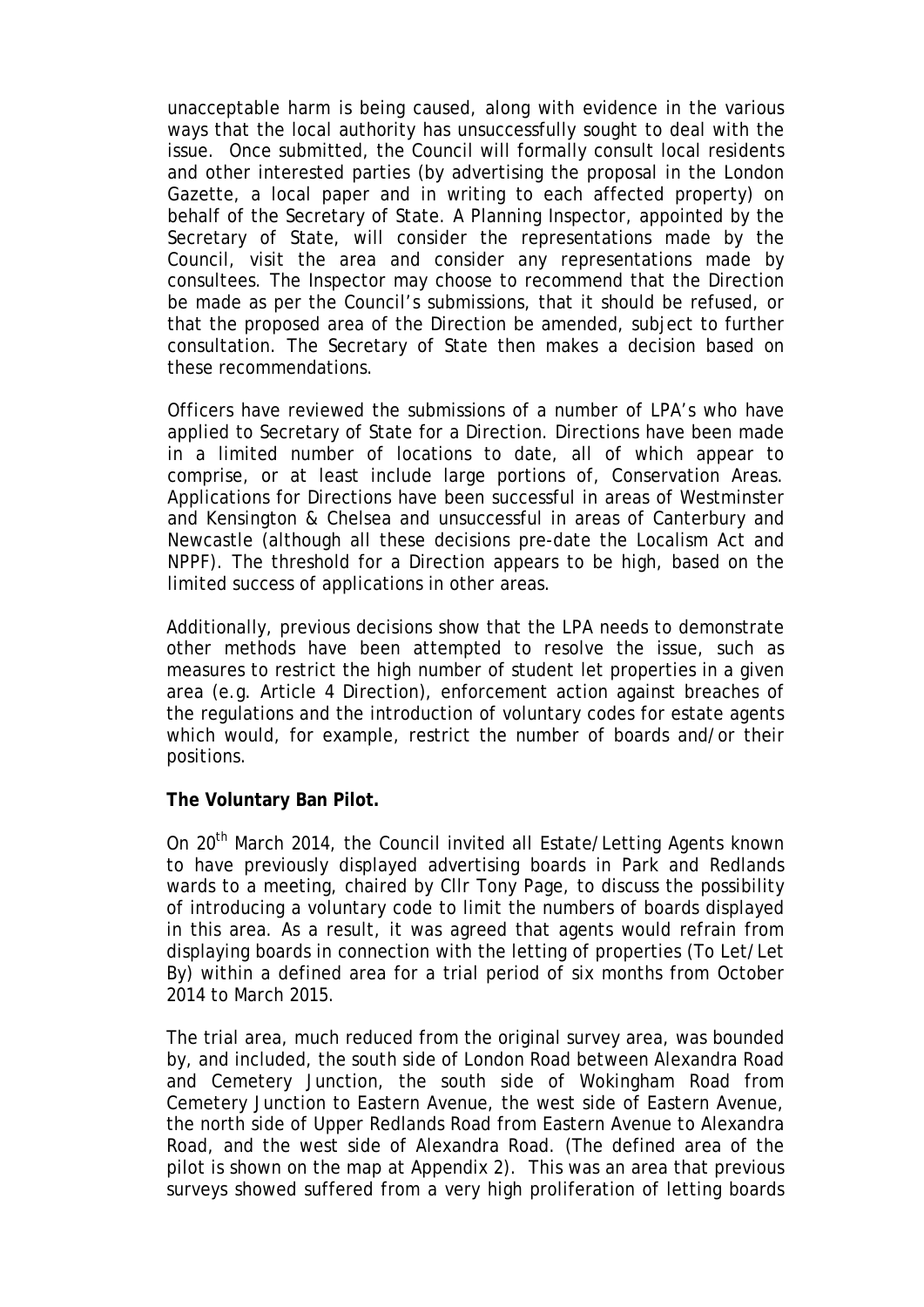which had a detrimental impact on the character and appearance of the area. A significant part of this area is covered by Conservation Area status.

The planning enforcement team conducted monthly surveys of the agreed area throughout the trial period. From the results of these surveys it is clear that most agents have refrained from advertising in accordance with the agreement and the numbers of boards displayed was significantly reduced (see Appendices 3 and 4). As can be seen the voluntary ban has had a significant impact compared with previous years and must be viewed as being very successful.

### **4. THE PROPOSAL**

- 4.1 The Council again invited all estate/letting agents to a meeting, held on  $9<sup>th</sup>$  June 2015, to discuss the results of the survey and to discuss the possibility of:
	- Extending the pilot voluntary ban in the same area over a longer period (e.g. 3 years); and
	- Extending the voluntary arrangement to areas adjoining the pilot area that formed the original survey area that had been identified (as shown in Appendix 1) as suffering particularly high concentrations of lettings boards;
	- Extending the voluntary arrangement to other areas of the Borough, in particular parts of Abbey and Battle Wards which also experience detrimental impacts arising from the proliferation of such boards.
- 4.2 The meeting was attended by a small number of the estate and letting agents who had been invited (invites had been sent to all estate and letting agents that the council had records for operating in Reading), along with invited representatives of community groups of affected areas. Those attending agreed that the pilot had been a success and had removed an intrusive, unnecessary element that contributed to the blight and poor appearance of the pilot area. There was considerable support, including from the agents, for the pilot ban on such boards to continue on a permanent basis. There was also discussion about extending the voluntary ban to areas adjacent to the pilot area which are also affected by high numbers of student lettings and other areas of the Borough such as Conservation Areas (e.g. the Russell Street/Castle Hill Conservation Area), the character and appearance of which is also seen to be adversely affected by the proliferation of lettings boards.
- 4.3 Resource issues were raised and it was made clear that any extension of the ban in terms of a permanent ban and/or the area covered by any ban being widened or introduced to new areas, can only be effective if the community take a primary role in monitoring and encouraging its effectiveness. The Council Planning Enforcement Team does not have the resources to monitor and police such voluntary bans on a continuing basis.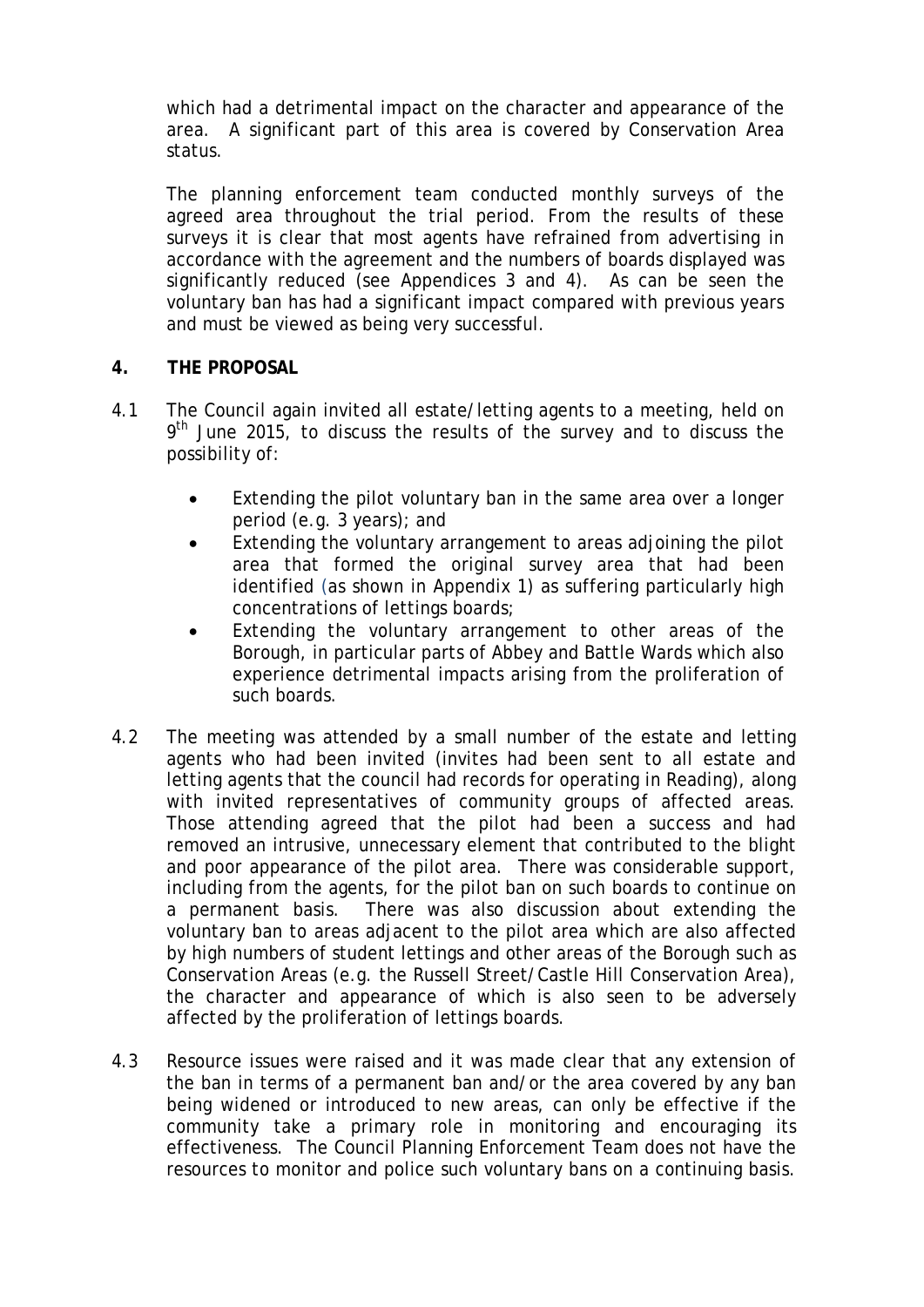The meeting did discuss the role of community groups in highlighting in newsletters, etc., how the voluntary ban is being complied with.

- 4.4 The Council undertook to draft a Charter to be sent to all agents for agreement and signing. A draft of such a charter is attached (Appendix 5 - Draft Voluntary Ban Charter). The Council will consult with Agents and community groups on this draft charter and seek to reach some agreement on its commitments and wording. Agents will then be requested to sign a final version.
- 4.5 The council will also consult with letting and estate agents and relevant community groups on:
	- Extending the area of the existing ban to adjoining areas where there has been a high concentration of lettings boards that the local community are willing and able to monitor and encourage the ban on a regular basis (Appendix 1 shows the original survey area which corresponded with areas experiencing high concentrations of lettings boards);
	- Introducing a voluntary ban into the Russell Street/Castle Street Conservation on the basis that the local community are willing and able to monitor and encourage the ban on a regular basis.

Officers will work with community groups and the neighbourhood officers/streetcare teams to define an appropriate basis for monitoring and encouraging the voluntary ban in their areas.

4.6 It has to be emphasised that this report is discussing voluntary arrangements to reduce and minimise the impacts of the proliferation and high concentration of lettings boards in particular areas. The erection and display of such boards has deemed consent under the advertisement regulations and there is no question of enforcement or prosecution if agents do not accord with the voluntary ban and lettings boards are erected. However if it is determined though effective monitoring and proactive encouragement that these voluntary arrangements are not working and there is evidence that the detrimental impact of lettings boards is continuing to be damaging to an area, the Council can consider making an application to the Secretary of State for a Regulation 7 Direction.

### **5. CONTRIBUTION TO STRATEGIC AIMS**

5.1 The proliferation of advertising boards, in particular "to let and let by" boards detracts from the character and appearance of an area, adds to the impression of blight and can attract anti-social behavior including rising incidences of burglary. Such proliferation can be particularly harmful in Conservation Areas, which contribute to the conservation and enhancement of heritage assets in the town. Such proliferation can therefore be detrimental in seeing to meet the aim of producing a sustainable environment and economy within the Borough.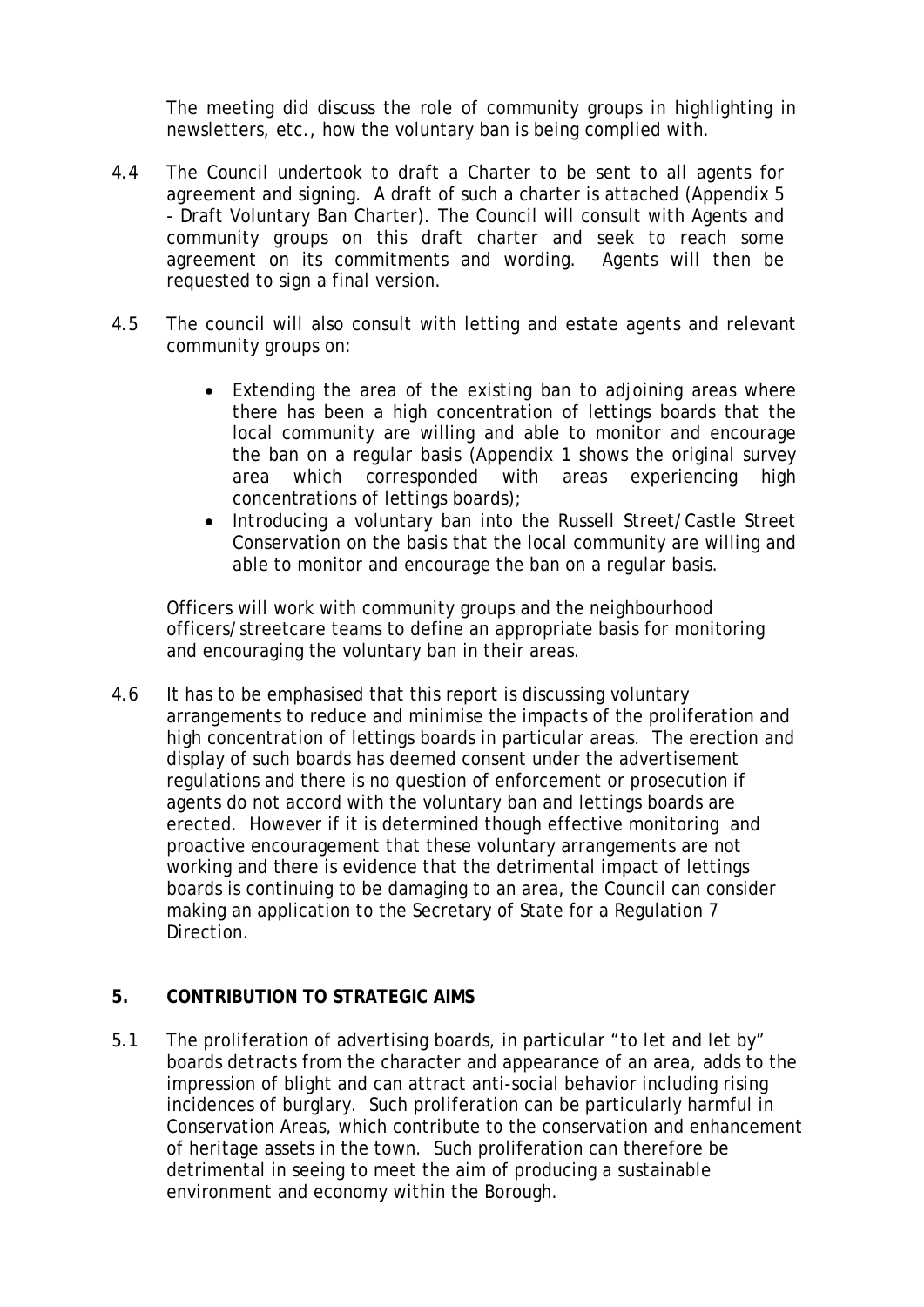- 5.2 This report seeks meet the 2015 -18 Corporate Plan objective for "Keeping the town clean, safe, green and active." Under the heading, Neighbourhoods, the Corporate plan aims to improve the physical environment – the cleanliness of our streets, places for children to play, green spaces, how we feel about our neighbourhood and whether we feel safe, have a sense of community and get on with our neighbours. This report advocates a voluntary approach working with companies and community groups to meet the concerns and aspirations of communities for the needs of neighbourhoods, engaging and enabling local residents and targeting resources so that we can improve outcomes often for the most deprived areas.
- 5.3 However, other aims under the Corporate Plan seek to balance the budget and any actions must be capable of being undertaken within existing budgetary resources.

#### **6. COMMUNITY ENGAGEMENT AND INFORMATION**

6.1 This report responds to requests made by representatives of the community in relation to conservation areas. It is therefore responding to community concerns. The report recommends continued work with local community organisations and other interested parties including estate and lettings agents.

#### **7. EQUALITY ASSESSMENT**

7.1 A Scoping Assessment identifies that an Equality Impact Assessment (EqIA) is not required as there is no reason to believe that specific groups will be affected any differently from others in responding to concerns about the display of lettings Boards in parts of the Borough.

#### **8. LEGAL IMPLICATIONS**

8.1 There are no direct legal implications.

#### **9 FINANCIAL IMPLICATIONS**

9.1 Work involved in carrying or surveys of areas and liaising with estate and lettings agents and community groups has been, is being and will continue to undertaken by officers of the council within existing budgets.

#### Risk Assessment

9.3 There are no direct financial risks associated with this report.

#### **BACKGROUND PAPERS**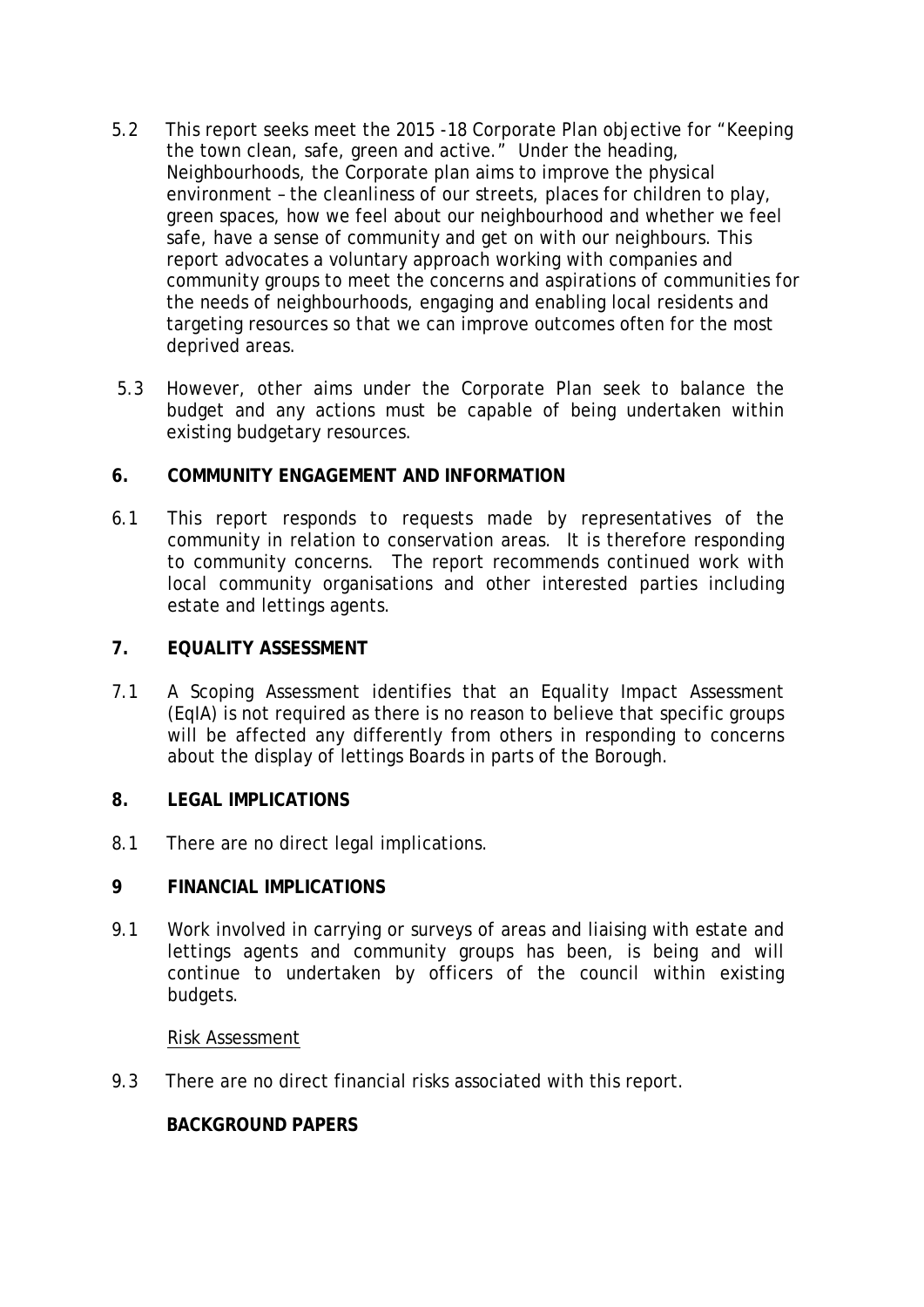# Appendix 1

## **AREA SURVEYED**

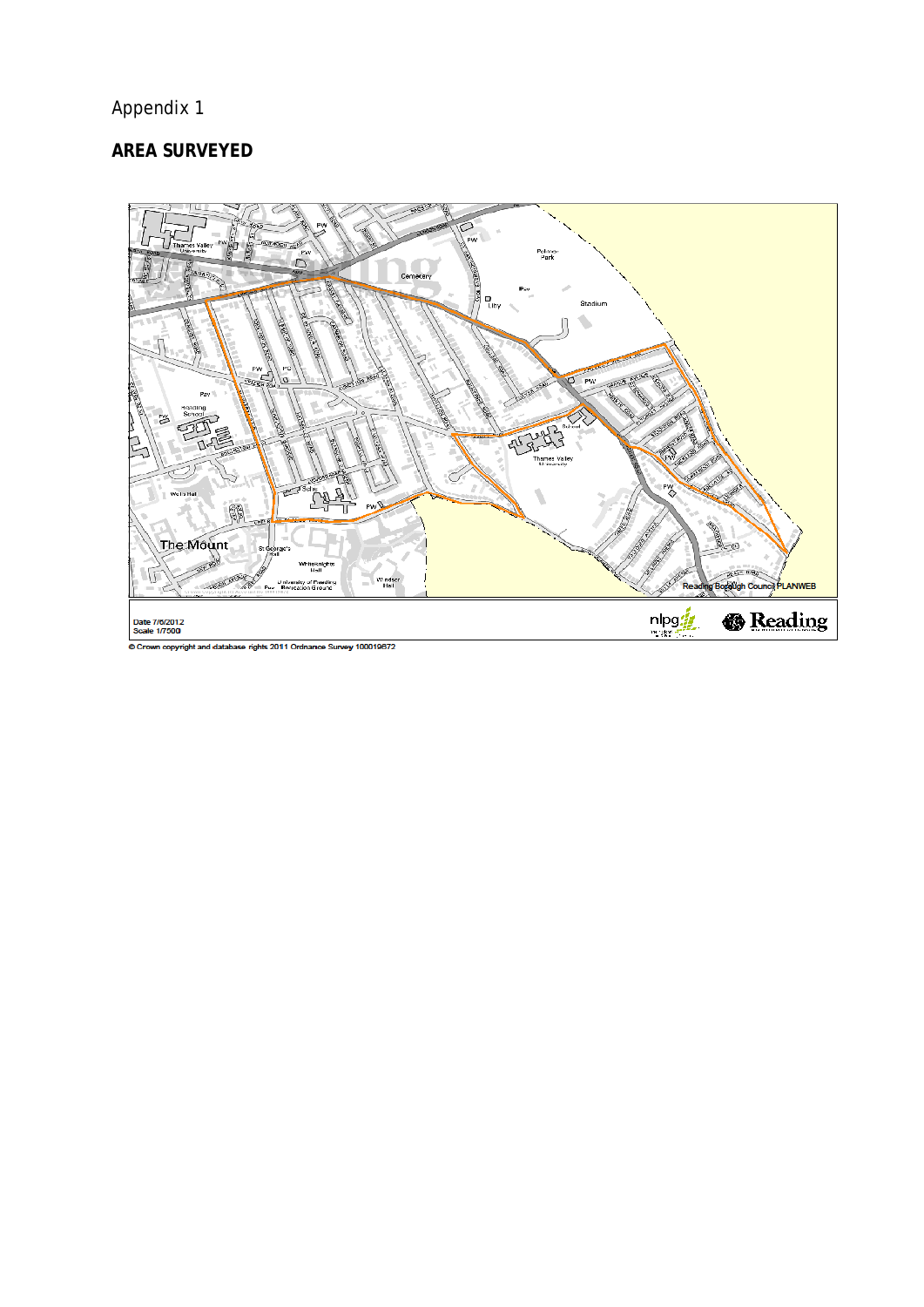# Appendix 2



Area covered by the Voluntary Ban on Lettings Boards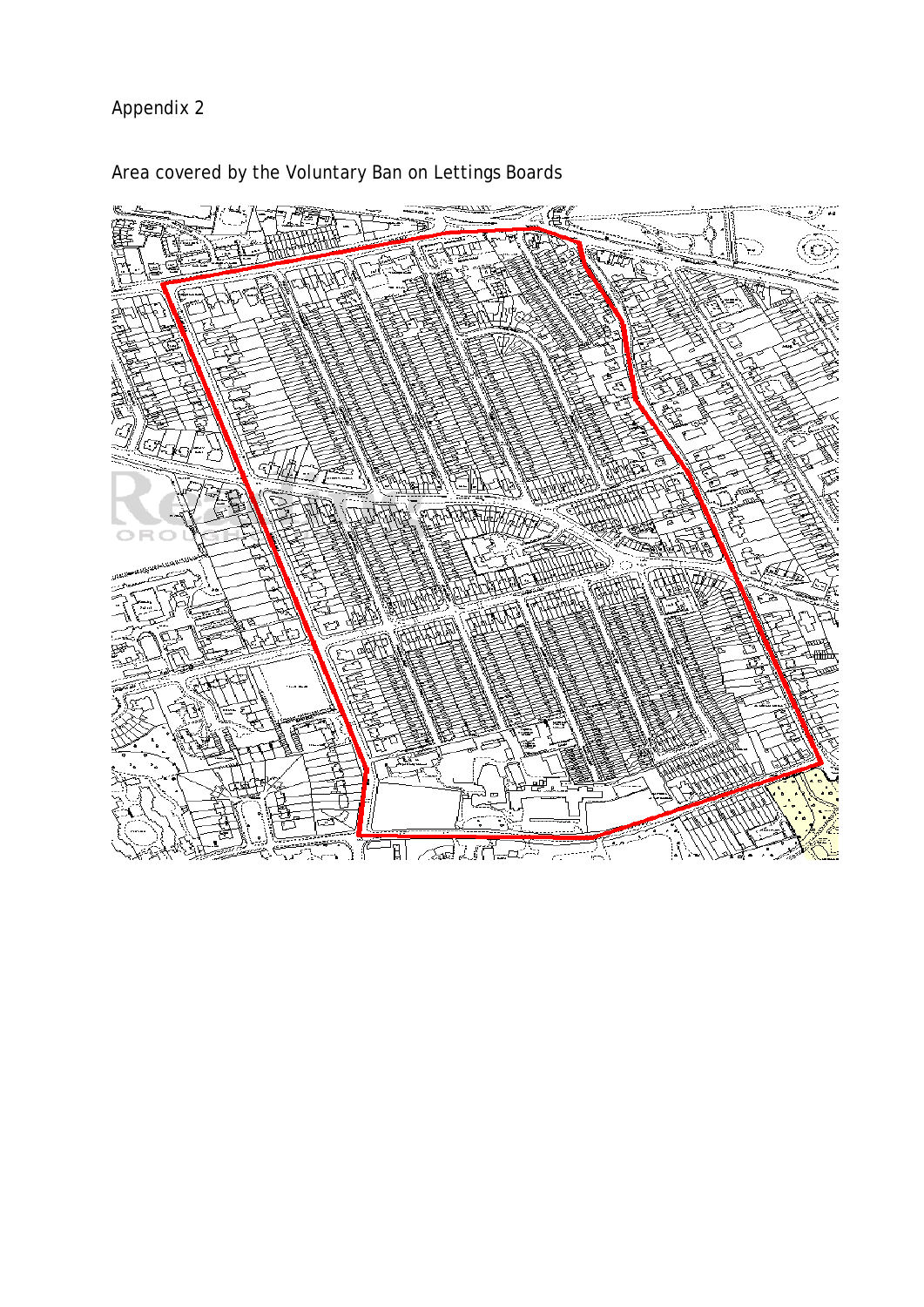## Appendix 3



# **SURVEY RESULTS PILOT AREA (Letting Boards Jan2012 – April 2013)**